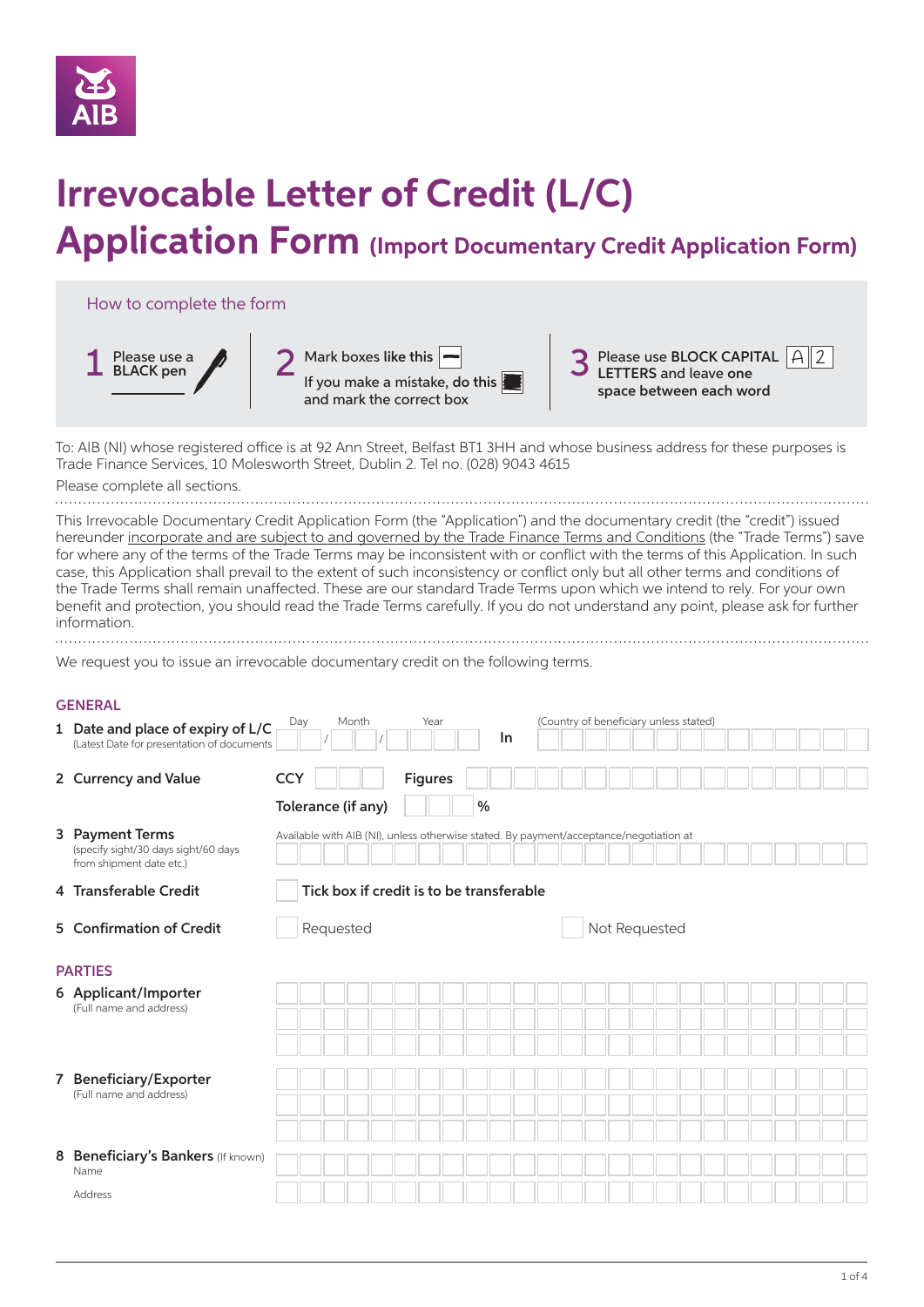#### SHIPPING

| 9 Partial Shipments                                  | Not Allowed<br>Allowed                                                                                                                                                                |             |  |  |  |  |  |  |
|------------------------------------------------------|---------------------------------------------------------------------------------------------------------------------------------------------------------------------------------------|-------------|--|--|--|--|--|--|
| 10 Transhipment                                      | Allowed (unless otherwise stated)                                                                                                                                                     |             |  |  |  |  |  |  |
| 11 Shipment details                                  | Shipment from                                                                                                                                                                         |             |  |  |  |  |  |  |
|                                                      | For transportation to                                                                                                                                                                 |             |  |  |  |  |  |  |
|                                                      |                                                                                                                                                                                       |             |  |  |  |  |  |  |
| 12 Latest Date of Shipment<br>(optional)             | Month<br>Year<br>Day                                                                                                                                                                  |             |  |  |  |  |  |  |
| 13 Period for presentation of<br>documents to Bank   | days from date of issuance of transport document (21 days unless otherwise stated)<br>(Latest date of Shipment plus number of days for presentation should be the chosen Expiry Date) |             |  |  |  |  |  |  |
| 14 Shipment terms                                    | F.O.B.<br>C.I.F.<br>Ex works<br><b>CFR</b><br>C&I                                                                                                                                     | C.I.P.      |  |  |  |  |  |  |
|                                                      | Other, please specify                                                                                                                                                                 |             |  |  |  |  |  |  |
| <b>GOODS/SERVICES</b>                                |                                                                                                                                                                                       |             |  |  |  |  |  |  |
| 15 Brief goods description                           |                                                                                                                                                                                       |             |  |  |  |  |  |  |
| (avoid excessive detail)                             |                                                                                                                                                                                       |             |  |  |  |  |  |  |
|                                                      |                                                                                                                                                                                       |             |  |  |  |  |  |  |
|                                                      |                                                                                                                                                                                       |             |  |  |  |  |  |  |
| <b>DOCUMENTS</b><br>16 Documents required            |                                                                                                                                                                                       |             |  |  |  |  |  |  |
|                                                      | Signed invoices in<br>(triplicate unless otherwise stated)<br>Insurance policy/certificate covering all risks for 110% of invoice value                                               |             |  |  |  |  |  |  |
|                                                      |                                                                                                                                                                                       |             |  |  |  |  |  |  |
|                                                      | Certificate of<br>origin issued by chamber of commerce                                                                                                                                |             |  |  |  |  |  |  |
|                                                      | GSP certificate of<br>origin form A to be marked<br>"issued retrospectively" if dated after date of shipment                                                                          |             |  |  |  |  |  |  |
|                                                      | Packing list                                                                                                                                                                          |             |  |  |  |  |  |  |
|                                                      | Other, please specify                                                                                                                                                                 |             |  |  |  |  |  |  |
|                                                      |                                                                                                                                                                                       |             |  |  |  |  |  |  |
|                                                      | <b>TRANSPORT DOCUMENT</b> (please specify one document only relative to mode of transport)                                                                                            |             |  |  |  |  |  |  |
|                                                      | Full set of clean on board marine bills of lading (Sea transport only)                                                                                                                |             |  |  |  |  |  |  |
|                                                      | Full set of combined transport bills of lading (Sea and land transport)                                                                                                               |             |  |  |  |  |  |  |
|                                                      | Air way bill (original No. 3) (Air transport)                                                                                                                                         |             |  |  |  |  |  |  |
|                                                      | CMR (international consignment note) (Road transport)                                                                                                                                 |             |  |  |  |  |  |  |
|                                                      | Other transport document, please specify (e.g. Certificate of Shipment)                                                                                                               |             |  |  |  |  |  |  |
|                                                      |                                                                                                                                                                                       |             |  |  |  |  |  |  |
| <b>17 Additional conditions</b>                      |                                                                                                                                                                                       |             |  |  |  |  |  |  |
| (if any)                                             |                                                                                                                                                                                       |             |  |  |  |  |  |  |
|                                                      |                                                                                                                                                                                       |             |  |  |  |  |  |  |
| 18 Bank Charges                                      | AIB (NI) Charges:<br>Applicant<br>FX Bank Charges:                                                                                                                                    | Applicant   |  |  |  |  |  |  |
|                                                      | Beneficiary                                                                                                                                                                           | Beneficiary |  |  |  |  |  |  |
|                                                      | (AIB (NI) charges for the Applicant and FX Bank charges for the Beneficiary unless otherwise stated)                                                                                  |             |  |  |  |  |  |  |
| 19 Does this transaction require<br>a Trade Licence? | No<br>Yes (if yes please attach a copy)                                                                                                                                               |             |  |  |  |  |  |  |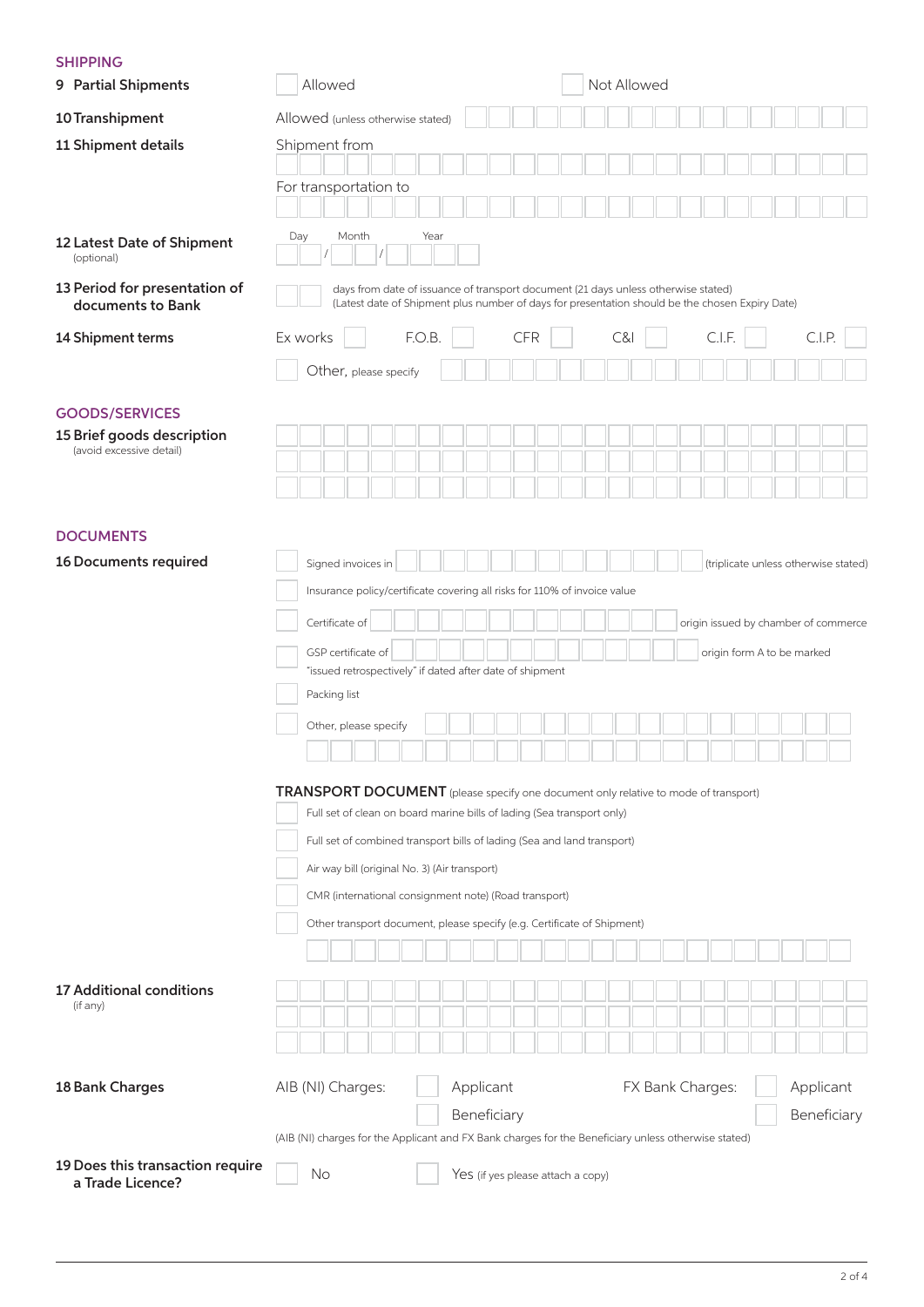#### Insurance Declaration

We declare that we have arranged for all risks insurance on this transaction (not applicable if exporter has arranged to effect insurance and a policy/certificate has been requested in 16 above).

We hereby authorise you to debit our account in respect of charges, and also at payments date(s) with the amount of each drawing as follows (complete A or B):

| A | Utilise spot rate to meet drawings due for payment                                                                         |  |  |  |  |  |
|---|----------------------------------------------------------------------------------------------------------------------------|--|--|--|--|--|
|   | <b>OR</b> Utilise Forward Contract Ref Number<br>F/C Rate                                                                  |  |  |  |  |  |
|   | and Debit the following GBP account with AIB (NI)<br>9<br>in respect of drawings and charges                               |  |  |  |  |  |
| в | Debit currency account held with AIB (NI) in respect of drawings<br>and debit charges to currency account<br>(please tick) |  |  |  |  |  |
|   | 9<br>or debit charges to the following GBP account with AIB (NI)<br>$\mathcal{L}$                                          |  |  |  |  |  |
|   |                                                                                                                            |  |  |  |  |  |

### Customer Indemnity to Bank

In consideration of AIB (NI) opening and issuing the credit specified above, the applicant named in this Application Form agrees and undertakes to (1) reimburse AIB (NI) for all amounts paid or incurred by AIB (NI) in connection with the credit in accordance with clause 8 of the Trade Terms and

(2) indemnify and keep AIB (NI) indemnified from and against all liabilities, losses, damages, costs, expenses, claims and demands which AIB (NI) may incur or sustain in connection with the credit.

AIB (NI) is to have a lien on all goods, documents and policies and proceeds thereof for any obligations or liabilities present or future incurred by AIB (NI) under or arising out of the credit. AIB (NI) is to be bound only to see that the drafts and document purport to comply with the terms and conditions of the credit and is not to be liable for any loss or damage however caused in connection therewith (including, without limitation, loss or damage from delay or error in transmission or forwarding of the above or any future instruction or documents) not caused by the gross negligence or wilful default of AIB (NI) own officers or servants.

AIB (NI) is authorised to debit the account of the applicant with sums paid under the credit, also with commission charges and any other charge which may be incurred in respect thereof. AIB (NI) is authorised to be reimbursed for any loss incurred by AIB (NI) due to variations or adjustments arising from the making of payments under the credit in a foreign currency by debiting such amounts from the applicant's account or accounts with any of AIB (NI) branches. If the applicant does not hold any account with AIB (NI), the applicant authorises AIB (NI) to open a new account in its name at any of AIB (NI) branches and for AIB (NI) to debit any such loss incurred from this account. The applicant agrees that AIB (NI) shall be entitled to refuse payment of any cheque, bill note or order drawn or accepted by the applicant or upon which the applicant may otherwise be liable, if such payments would result in the credit balance of the applicant's account being less than the amounts from time to time owing or due to AIB (NI) by the applicant.

In the event of a receiver and/or liquidator being appointed to the applicant or if AIB (NI) determines that a material adverse change has occurred to the applicant's business assets or future prospects, AIB (NI) shall be entitled to immediately debit from any of the applicant's accounts, the maximum total amount of AIB (NI) actual and contingent liability under the credit (notwithstanding that no actual payment has been made by AIB (NI)) and AIB (NI) shall refund to the applicant any excess promptly after the contingent liability has ceased to exist.

Unless specifically requested otherwise above, AIB (NI) is not obliged to include any documents which it may have attached to this application, as an integral part of the credit neither is AIB (NI) bound to examine documents presented under the credit against such attachments. The applicant agrees that AIB (NI) is authorised to pay sums under the credit on first presentation of documents purported to comply with the terms and conditions of the credit and is not required to investigate the validity of any such demand for payment.

The applicant agrees that its liability hereunder shall also apply to any increase or decrease in the amount to be paid under the credit or any extension or renewal of the credit, whether pursuant to the same terms or otherwise and whether arising by agreement with AIB (NI) or by operation of law or otherwise.

The credit is subject to the I.C.C. Paris. Uniform Customs and Practice for Documentary Credits in force on the date of issue.

#### Agreement and Acknowledgement

In consideration of your issuing at our request the Irrevocable Letter of Credit on the terms set out above, we acknowledge and agree that the Irrevocable Letter of Credit shall be governed by and subject to the Trade Terms in addition to the terms (which include an indemnity) set out on this Application. The Authorised Signatories confirm that they are duly authorised on behalf of the Applicant to complete this Application and the Customer Indemnity to Bank.

#### Signed for and on behalf of the Applicant:

| (Authorised Signatory) | Telephone number             |
|------------------------|------------------------------|
| (Authorised Signatory) | Contact name                 |
|                        | Day<br>Year<br>Month<br>Date |